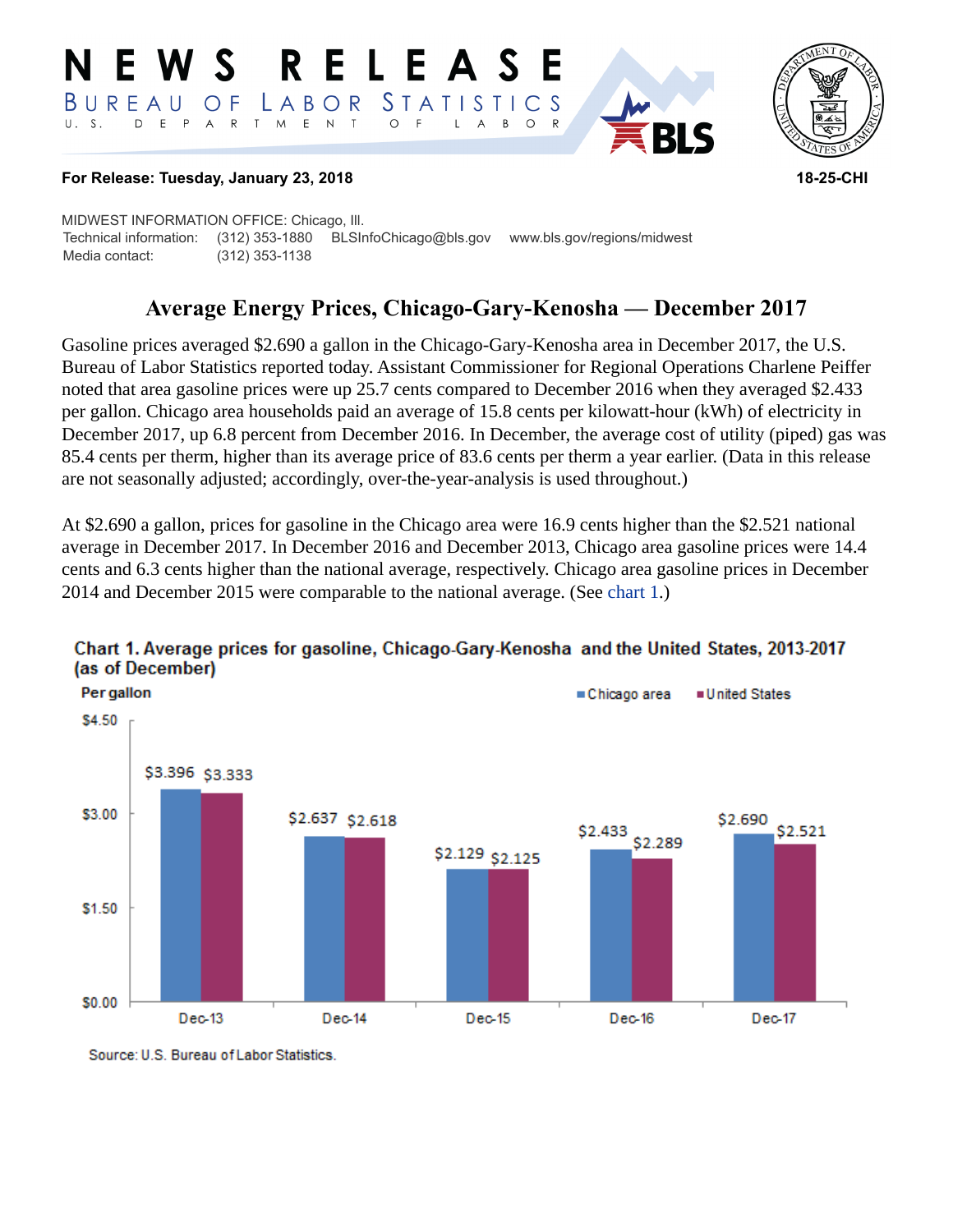The 15.8 cents per kWh that Chicago households paid for electricity in December 2017 was 16.2 percent higher than the nationwide average cost of 13.6 cents per kWh. In the previous three years (2014-2016) in December, Chicago area electricity costs have exceeded the national average, ranging from 11.3 percent to 23.7 percent more. In December 2013, Chicago area electricity costs were 4.6 percent below the national average. (See [chart 2](#page-1-0).)



<span id="page-1-0"></span>

Prices paid by Chicago area consumers for utility (piped) gas, commonly referred to as natural gas, were 85.4 cents per therm in December 2017, 18.0 percent below the national average of \$1.042 per therm. Chicago area utility (piped) gas costs in the previous four years (2013-2016) in December were lower than the national average, ranging from 10.1 percent to 21.3 percent less. (See [chart 3.](#page-2-0))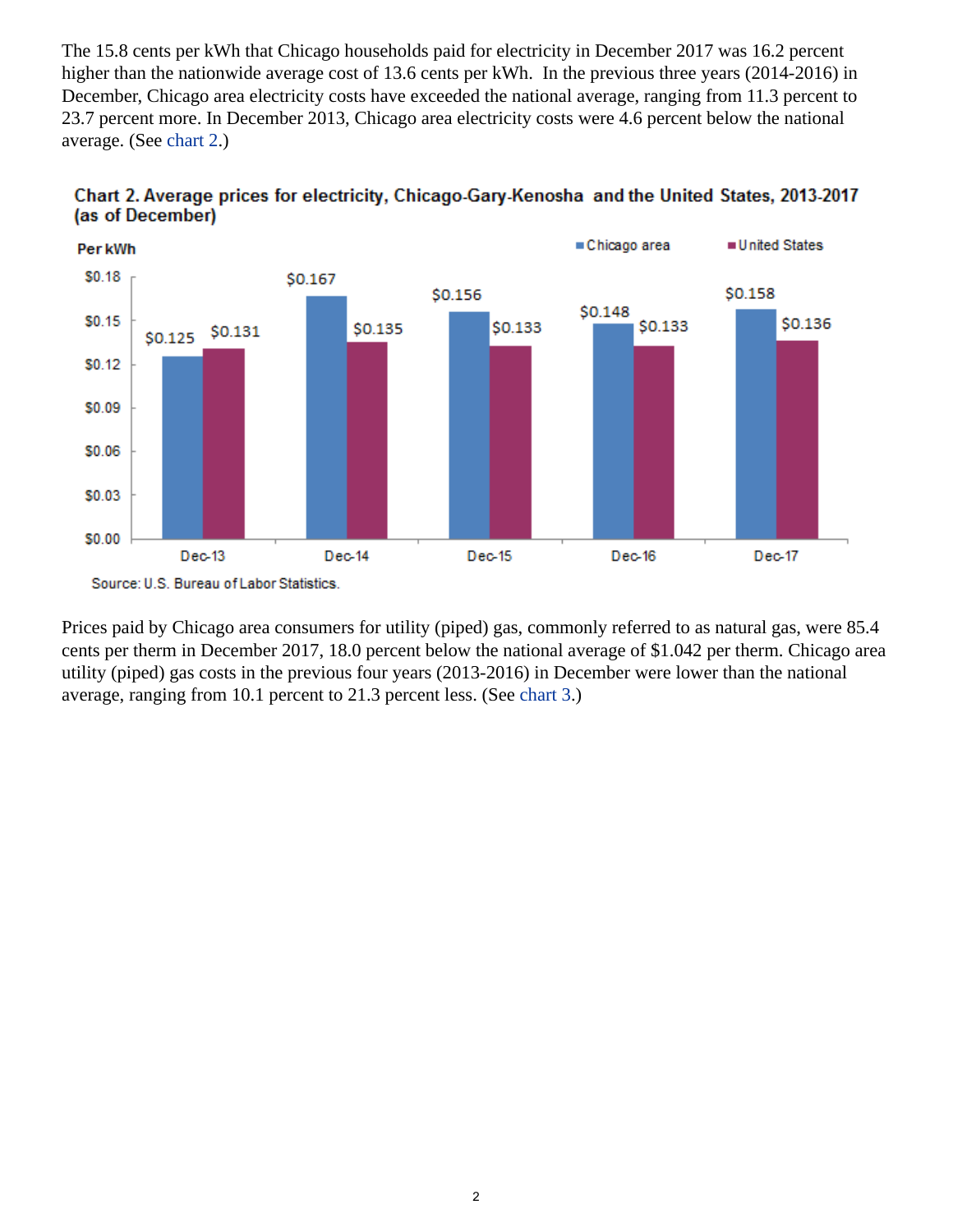<span id="page-2-0"></span>



Source: U.S. Bureau of Labor Statistics.

The **Chicago-Gary-Kenosha, Ill.-Ind.-Wis., Consolidated Metropolitan Statistical Area** consists of Cook, DeKalb, DuPage, Grundy, Kane, Kankakee, Kendall, Lake, McHenry, and Will Counties in Illinois; Lake and Porter Counties in Indiana; and Kenosha County in Wisconsin.

Historical average energy prices for the U.S. and select metropolitan areas are available at [www.bls.gov/](https://www.bls.gov/regions/midwest/data/averageenergyprices_selectedareas_table.htm) [regions/midwest/data/averageenergyprices\\_selectedareas\\_table.htm.](https://www.bls.gov/regions/midwest/data/averageenergyprices_selectedareas_table.htm)

## **The Consumer Price Index for January 2018 is scheduled to be released on Wednesday, February 14, 2018.**

## **Consumer Price Index Geographic Revision for 2018**

In January 2018, BLS will introduce a new geographic area sample for the Consumer Price Index (CPI). As part of the new sample, the index for this area will be renamed. The first indexes using the new structure will be published in February 2018. Additional information on the geographic revision is available at: [www.bls.gov/cpi/additional-resources/geographic-revision-2018.htm](https://www.bls.gov/cpi/additional-resources/geographic-revision-2018.htm).

## **Technical Note**

Average prices are estimated from Consumer Price Index (CPI) data for selected commodity series to support the research and analytic needs of CPI data users. Average prices for electricity, utility (piped) gas, and gasoline are published monthly for the U.S. city average, the 4 regions, the 3 population size classes, 10 region/size-class cross-classifications, and the 14 largest local index areas. For electricity, average prices per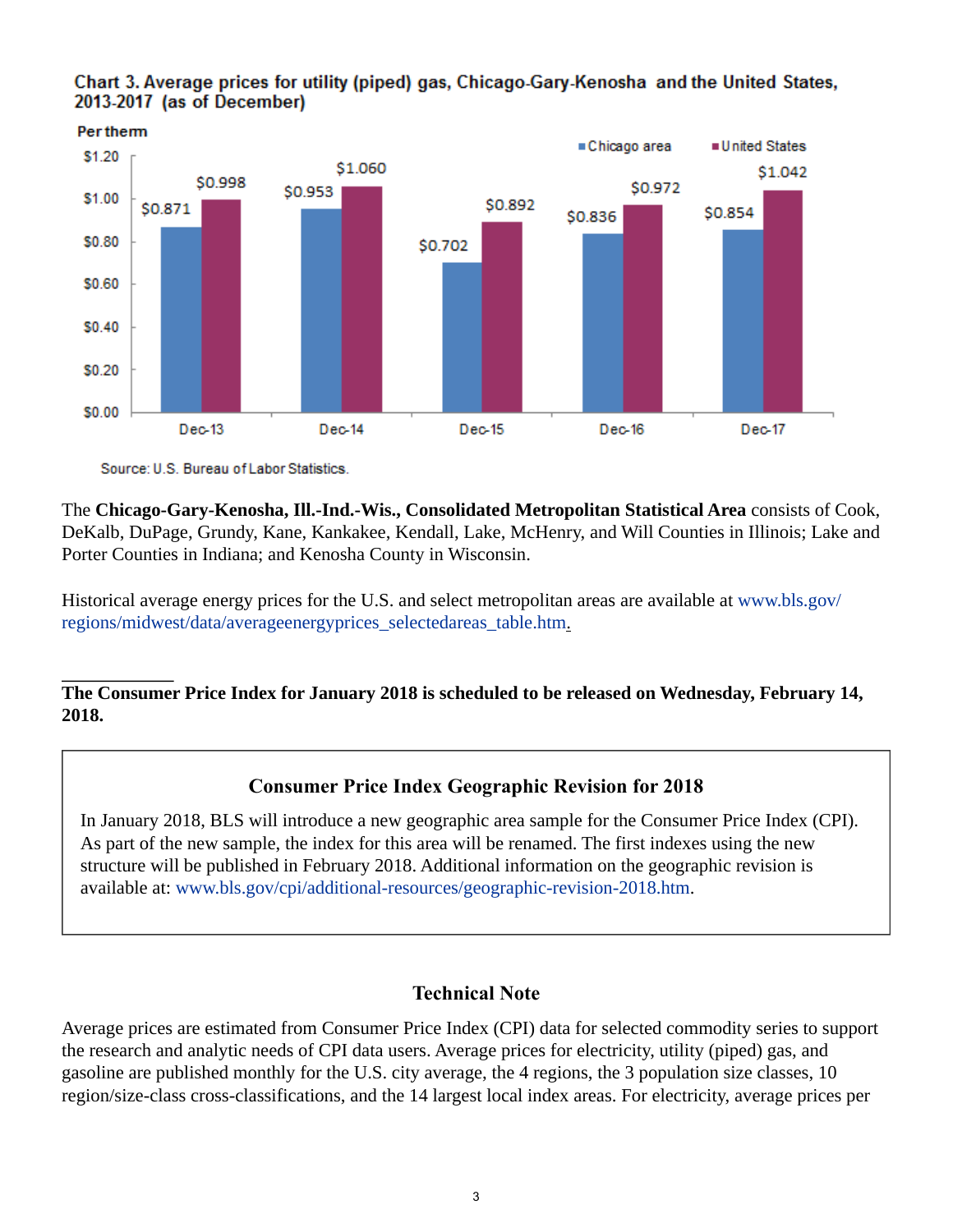kilowatt-hour (kWh) are published. For utility (piped) gas, average prices per therm are published. For gasoline, the average price per gallon is published. Average prices for commonly available grades of gasoline are published as well as the average price across all grades.

All eligible prices are converted to a price per normalized quantity. These prices are then used to estimate a price for a defined fixed quantity. The average price per kilowatt-hour represents the total bill divided by the kilowatt-hour usage. The total bill is the sum of all items applicable to all consumers appearing on an electricity bill including, but not limited to, variable rates per kWh, fixed costs, taxes, surcharges, and credits. This calculation also applies to the average price per therm for utility (piped) gas.

Information in this release will be made available to sensory impaired individuals upon request. Voice phone: (202) 691-5200; Federal Relay Service: (800) 877-8339.